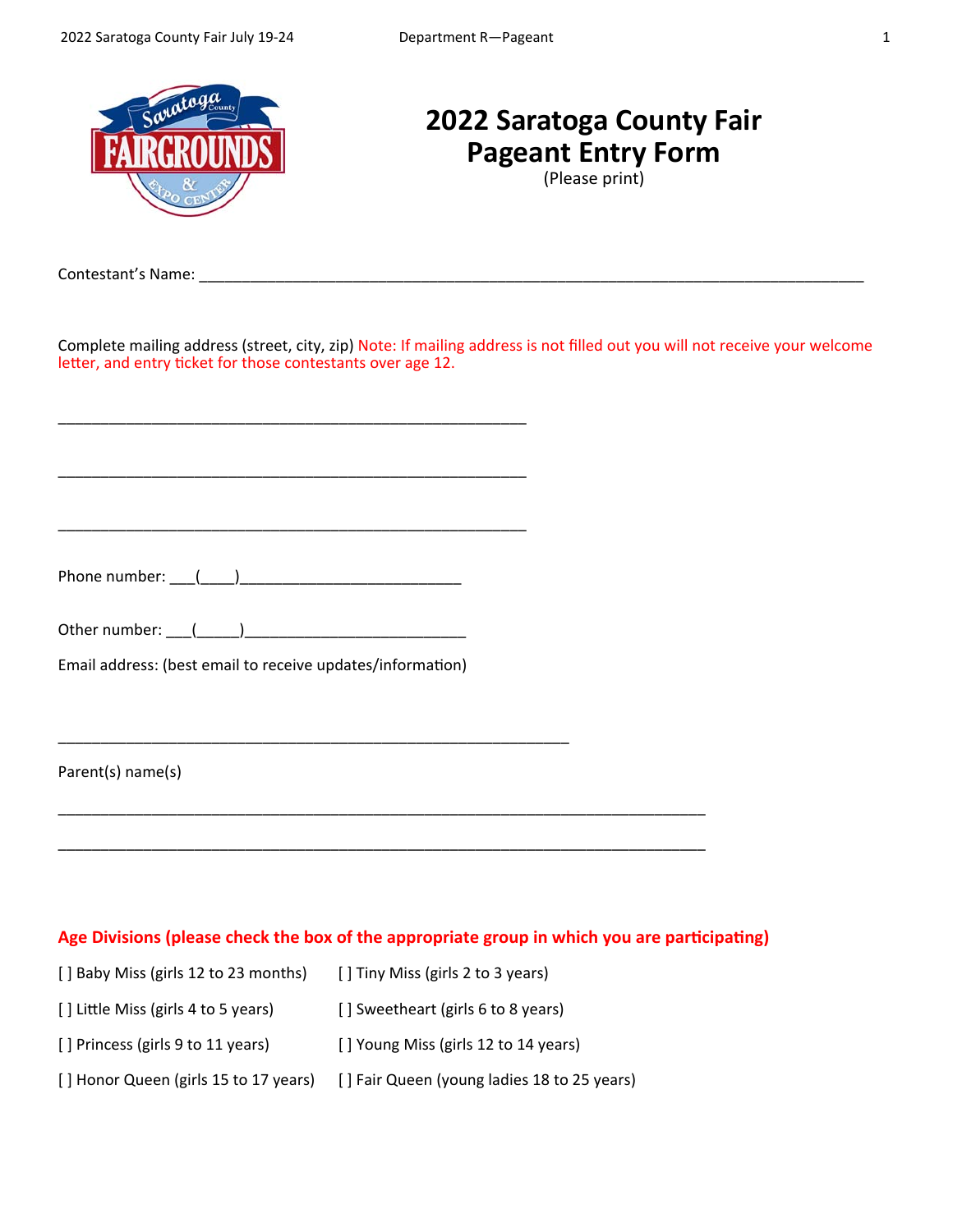

# **Young Miss, Honor Queen and Fair Queen contestants:**

Write 3 topics or subjects you want to talk about while on stage at the pageant. Remember to keep it simple and easy for you to talk about. Topics can include but are not limited to; the com‐ munity, school activities, clubs you are involved with, your experience at the fair, your favorite movies, books, hobbies, a story from your life to share, your family, your friends, your pets. Dur‐ ing competition, the emcee will ask you to speak about one of the topics/subjects you give us. On stage, the emcee may add questions related to your topic/subject to your conversation. Any questions about this portion of the pageant should be addressed with the Pageant Director.

| 3. |  |  |  |
|----|--|--|--|
|    |  |  |  |

\_\_\_\_\_\_\_\_\_\_\_\_\_\_\_\_\_\_\_\_\_\_\_\_\_\_\_\_\_\_\_\_\_\_\_\_\_\_\_\_\_\_\_\_\_\_\_\_\_\_\_\_\_\_\_\_\_\_\_\_\_\_\_\_\_\_\_\_\_\_\_\_\_\_\_\_\_\_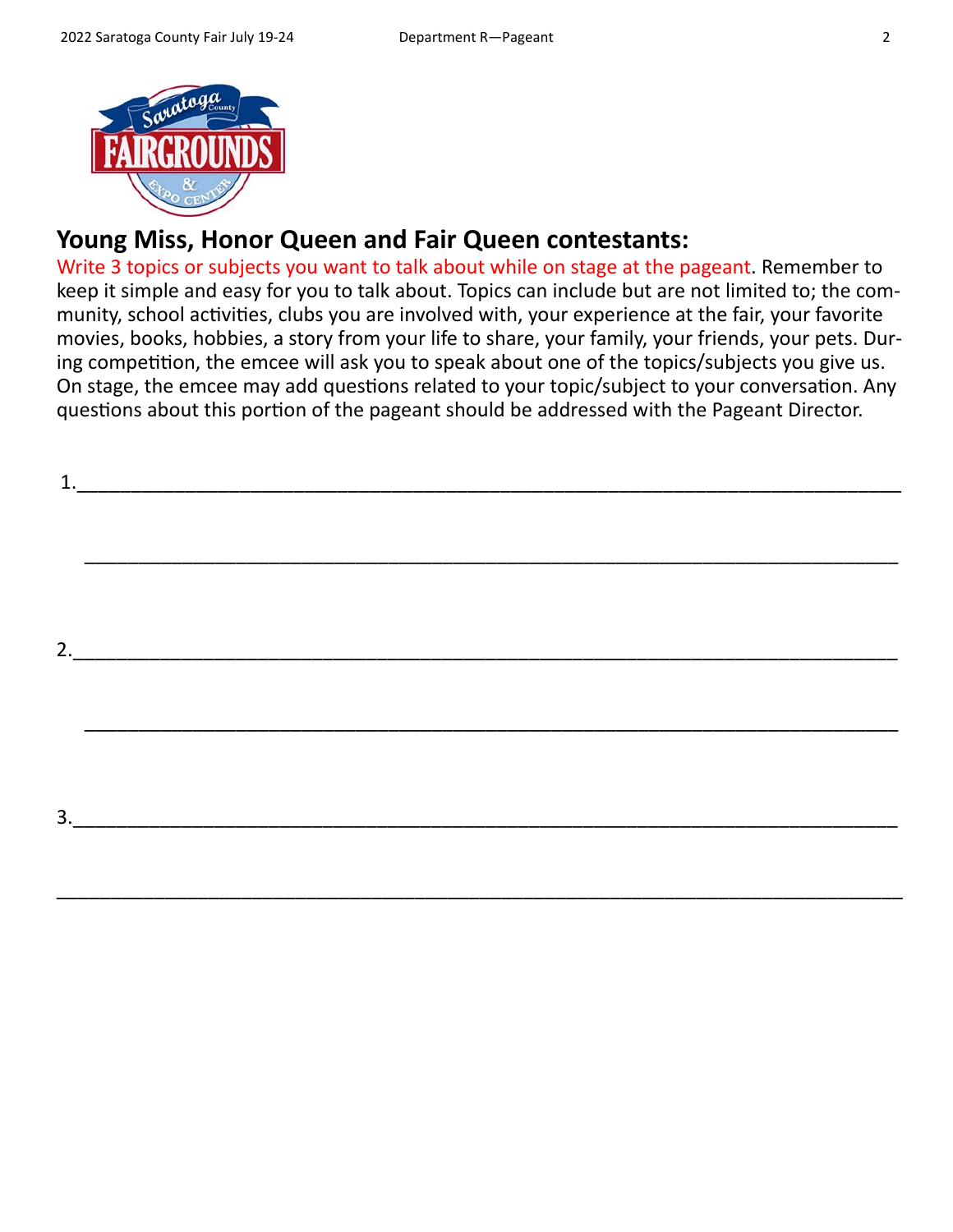

This will be used as the script for the onstage introductions of contestants. Please fill out all sections of the page. Please Print Clearly!

\_\_\_\_\_\_\_\_\_\_\_\_\_\_\_\_\_\_\_\_\_\_\_\_\_\_\_\_\_\_\_\_\_\_\_\_\_\_\_\_\_\_\_\_\_\_\_\_\_\_\_\_\_\_\_\_\_\_\_\_\_\_\_\_\_\_\_\_\_\_\_\_\_\_\_\_\_\_\_\_\_\_\_\_\_\_\_\_\_\_\_\_\_\_

| Name: To be introduced on stage (first & last) |  |  |
|------------------------------------------------|--|--|
|------------------------------------------------|--|--|

Age (as of July 19, 2022) \_\_\_\_\_\_\_\_\_\_\_\_\_\_\_

Hobbies / Activities

1.

2.

3.

|  | Two words that best describe me / my personality |
|--|--------------------------------------------------|
|  |                                                  |

1.

2.

**Plans for the future / goals:** 

#### **All contestants:**

Please complete the following question: "My favorite thing about the Saratoga County Fair is...."

\_\_\_\_\_\_\_\_\_\_\_\_\_\_\_\_\_\_\_\_\_\_\_\_\_\_\_\_\_\_\_\_\_\_\_\_\_\_\_\_\_\_\_\_\_\_\_\_\_\_\_\_\_\_\_\_\_\_\_\_\_\_\_\_\_\_\_\_\_\_\_\_\_\_\_\_\_\_\_\_\_\_\_\_\_\_\_\_\_\_\_\_\_\_\_\_\_

\_\_\_\_\_\_\_\_\_\_\_\_\_\_\_\_\_\_\_\_\_\_\_\_\_\_\_\_\_\_\_\_\_\_\_\_\_\_\_\_\_\_\_\_\_\_\_\_\_\_\_\_\_\_\_\_\_\_\_\_\_\_\_\_\_\_\_\_\_\_\_\_\_\_\_\_\_\_\_\_\_\_\_\_\_\_\_\_\_\_\_\_\_\_\_\_\_

\_\_\_\_\_\_\_\_\_\_\_\_\_\_\_\_\_\_\_\_\_\_\_\_\_\_\_\_\_\_\_\_\_\_\_\_\_\_\_\_\_\_\_\_\_\_\_\_\_\_\_\_\_\_\_\_\_\_\_\_\_\_\_\_\_\_\_\_\_\_\_\_\_\_\_\_\_\_\_\_\_\_\_\_\_\_\_\_\_\_\_\_\_\_\_\_\_